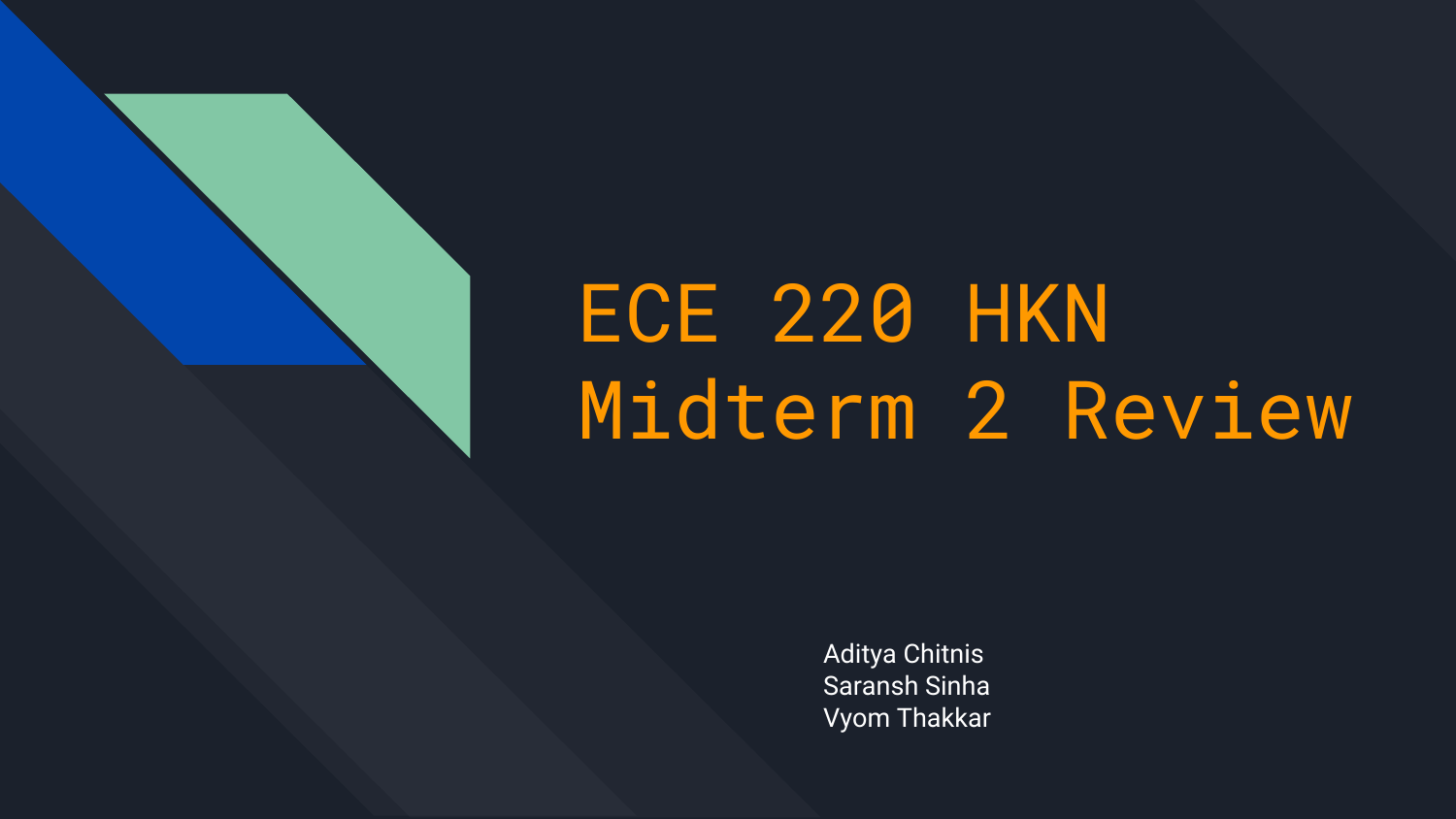

## Memory

| <b>Address</b> | Value |
|----------------|-------|
| <b>OXECEB</b>  | 0x15  |
| <b>OXECEC</b>  | 0xFE  |
| <b>OXECED</b>  | 0x1A  |
| <b>OXECEE</b>  | 0x53  |

- Memory can be thought of as separated into two parts
	- Address
		- Answers the question of WHERE the data is
	- Value
		- Answers the question of WHAT the data is
- You need to know both parts in order to manipulate data or do anything useful
- EVERYTHING is stored in memory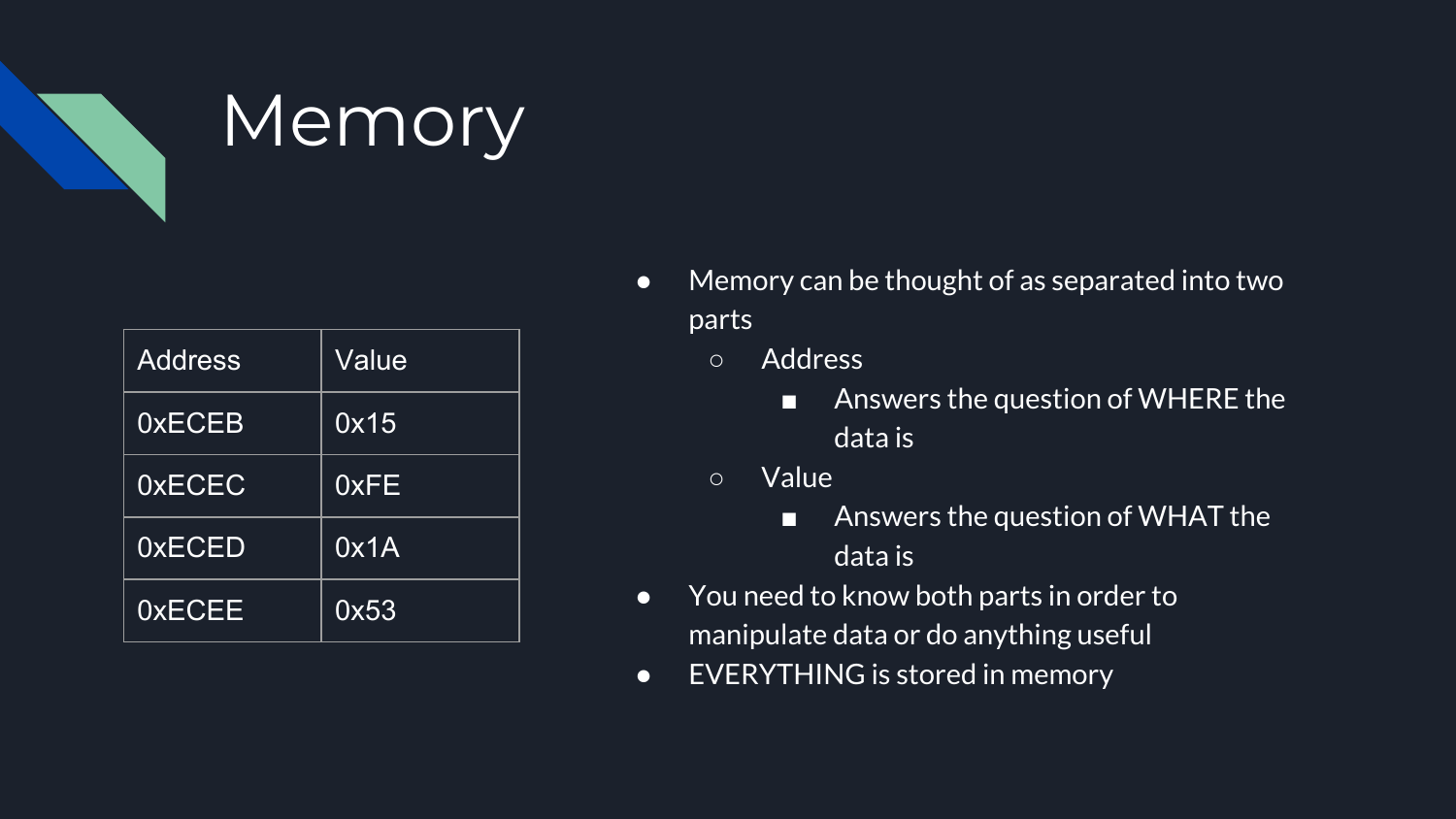

## Pointers

- $*$  = dereference operator  $\overline{\mathsf{A}}$  = reference ("address-of") operator
- Example: swap two numbers

$$
\circ \quad \text{void swap(int * a, int * b)} \{
$$

int  $t = *a$ ; // save the value of a into the temp variable t

- \*a = \*b;  $\frac{1}{2}$  // save the value of b in the memory location pointed to // by a \*b =  $t$ ; // save the temp value in the memory location pointed to // by b  $\circ$  int a = 5; int  $b = 3$ ;
	- $swap(\&a, \&b);$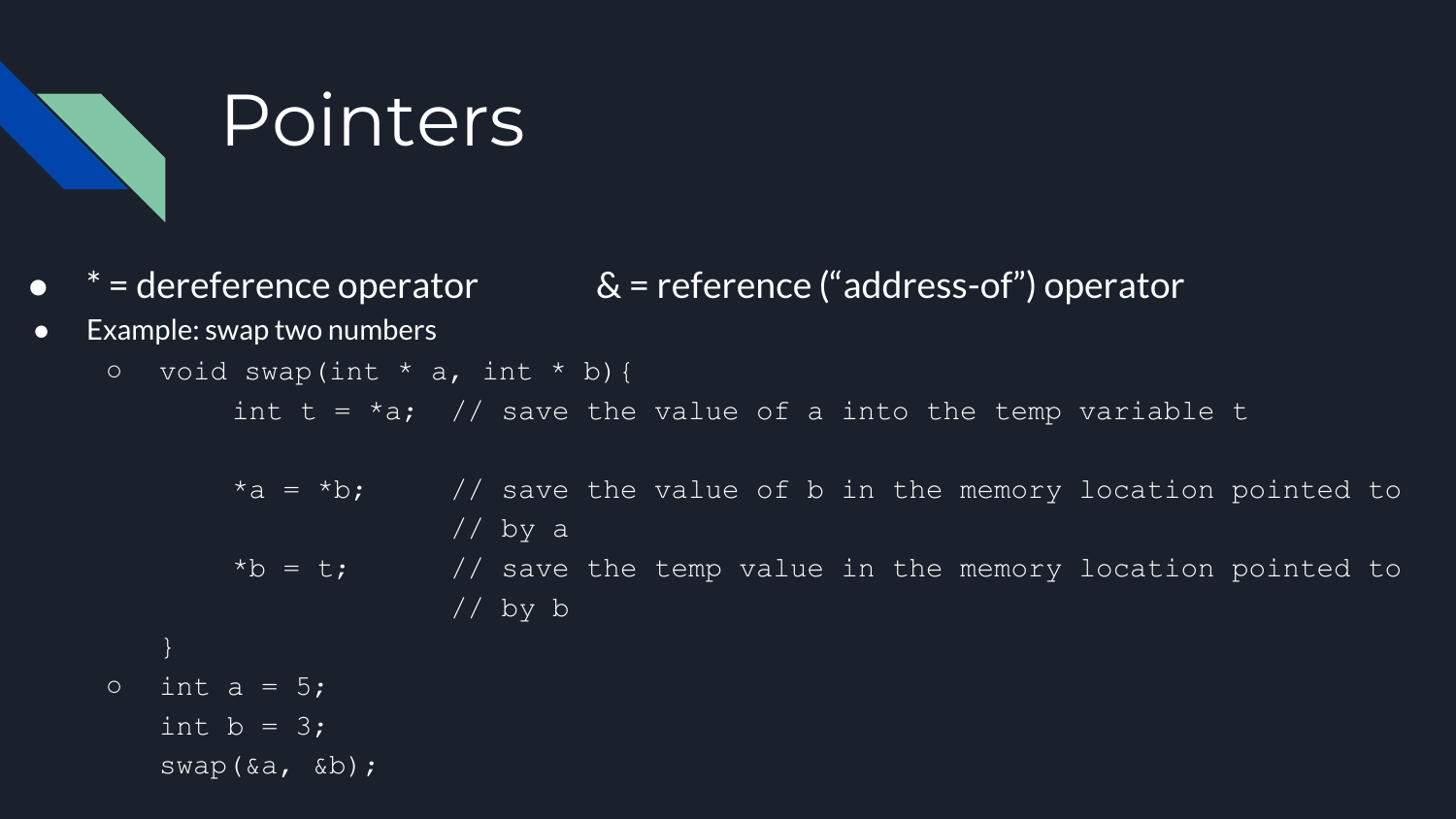# Pointers Pt. 2 - Arrays and Strings

● An array is simply a collection of elements found sequentially in memory

| Index | $\overline{0}$ | 1      | $\mid 2 \mid$ | $\mathbf{z}$    | $\boldsymbol{\varLambda}$ | $\overline{5}$ | 6             | $\overline{7}$ | $8^{\circ}$ | 9 |
|-------|----------------|--------|---------------|-----------------|---------------------------|----------------|---------------|----------------|-------------|---|
| Value | $\overline{?}$ | ⌒<br>ſ | ⌒<br>н        | $\sqrt{2}$<br>н | $\Omega$<br>н             | $\sim$<br>н    | $\Omega$<br>н | $\Omega$<br>н  | ◠<br>н      | ◚ |

- Declare the above array
	- $\blacksquare$  int arr[10]; // an array of 10 elements on stack
- Strings are arrays of characters that are NULL terminated

$$
\circ \quad char \star str = "ECE 220";
$$

| / 'E'   'C'   'E'   ' ' _   '2'   '2'   '0'   '\0' |  |  |  |  |  |  |  |
|----------------------------------------------------|--|--|--|--|--|--|--|
|----------------------------------------------------|--|--|--|--|--|--|--|

● 2D Arrays

 $\circ$ 

o int arr 2d[5][5]; // access directly int arr 2d[25]; // row \* num cols + cols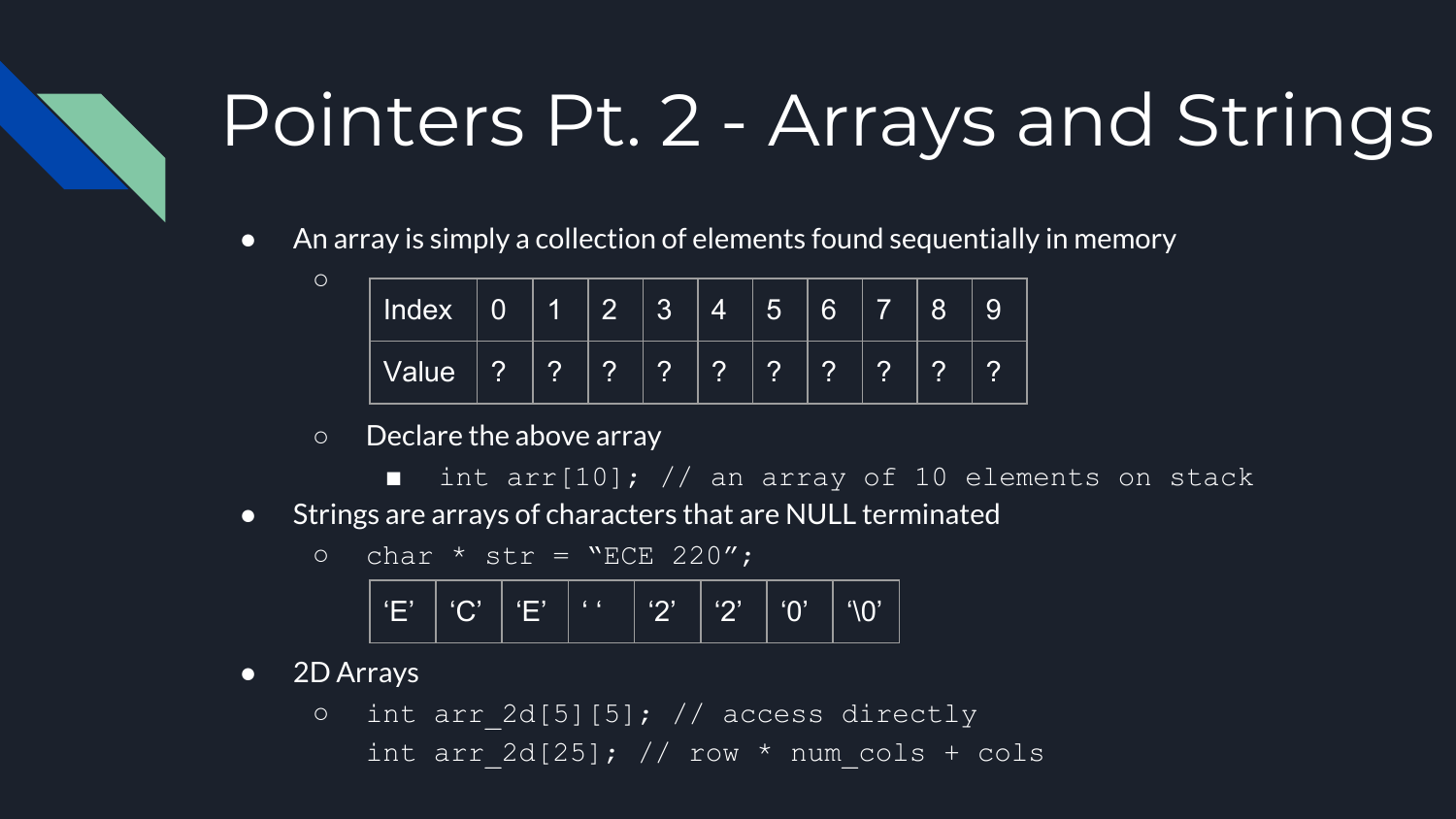## **Structs**

- Structs are a way to aggregate several characteristics of a real world object and treat them as one entity.
	- $\circ$  Ex.

int isbn; // want char \* author; char \* title; char \* text; book;

typedef struct book t{  $//$  typedef not needed, only if you

○ Variable Declaration:

struct book understandingTheLinuxKernel;

○ Accessing a member variable:

understandingTheLinuxKernel.author;

● *Note*: The total memory a struct occupies is the total of the memory occupied by each member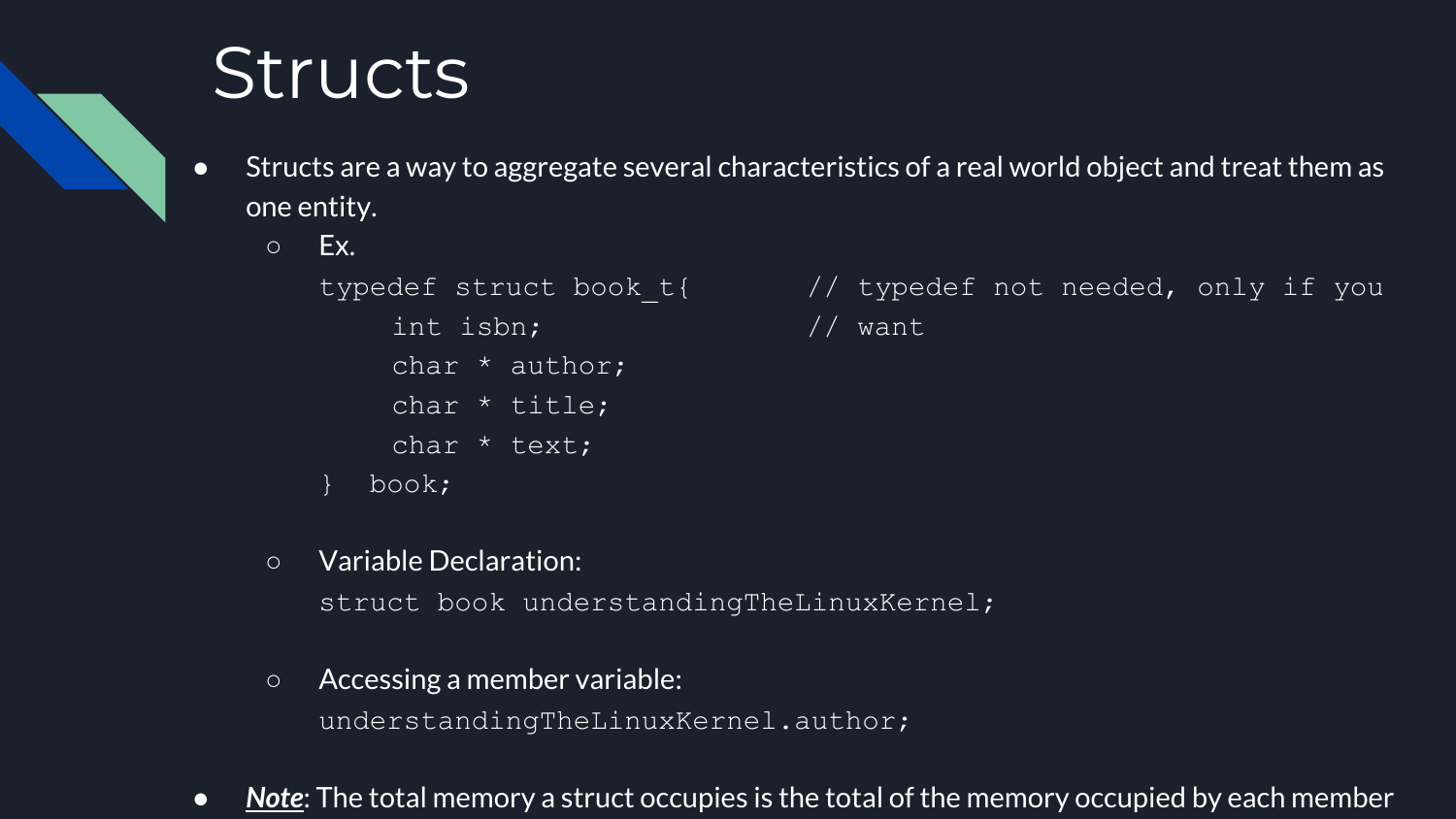# Recursion & Backtracking

● General Form of A Recursive Function:

```
○ int rec_func(){
/* check if at base case */if(base case){return 0;}
/* function logic */
… // [insert logic here]
```
- Generally involves using a solution to a more basic problem and a reductive step to
- *Can* function similarly to a loop
- Backtracking
	- The act of checking if the recursive function is valid and can return a concrete answer
		- If not, undo the last call and backtrack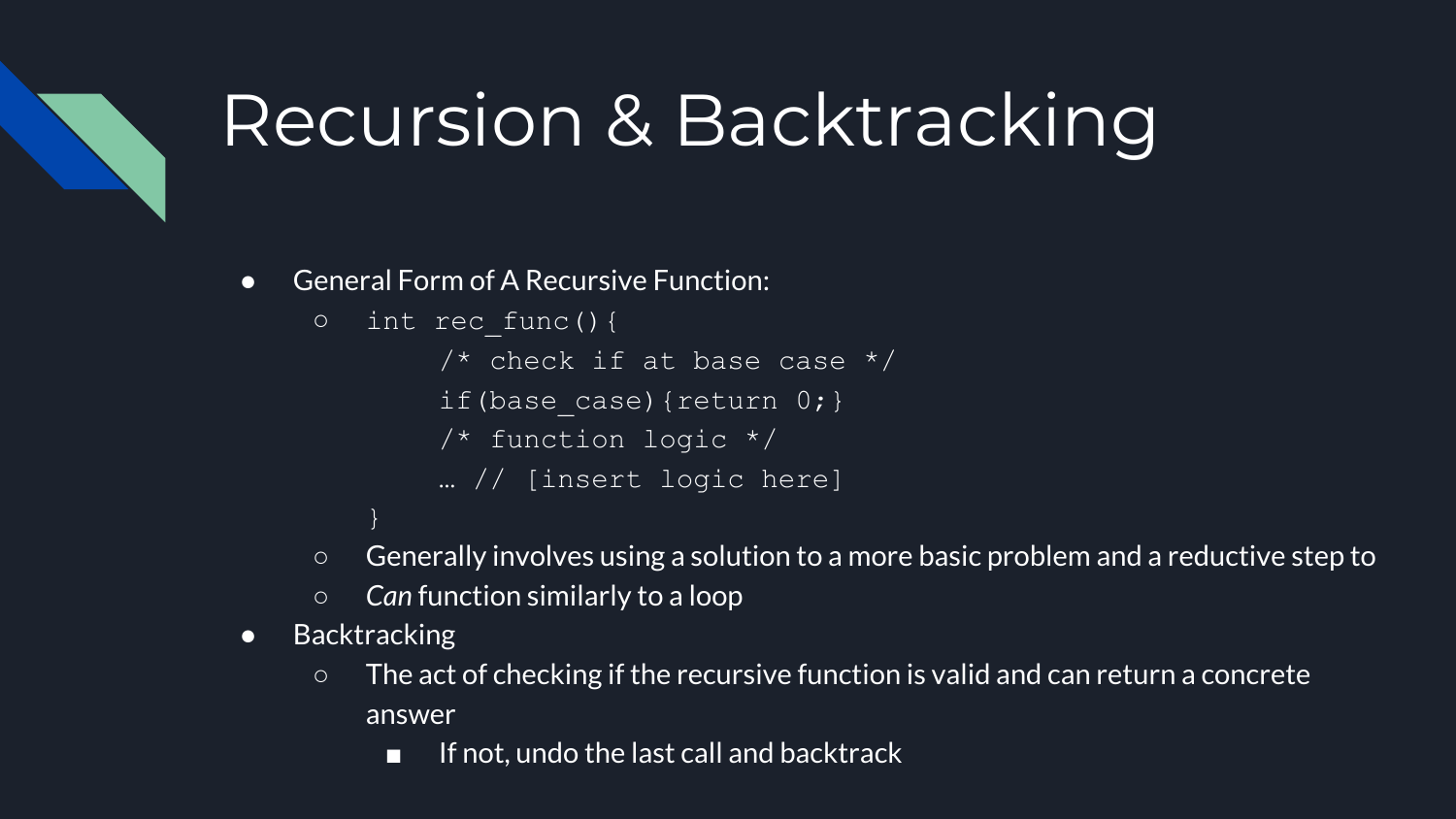

## Recursion Tips

- Doing Recursion --- EASY ; Base Case + Reduction (recursive step)
- Convincing yourself that recursion works --- SOMETIMES HARD (domino example)
- When to use recursion? --- The solution exists in a naturally recursive form ; Eg. factorial, fibonacci, trees (naturally recursive data structure)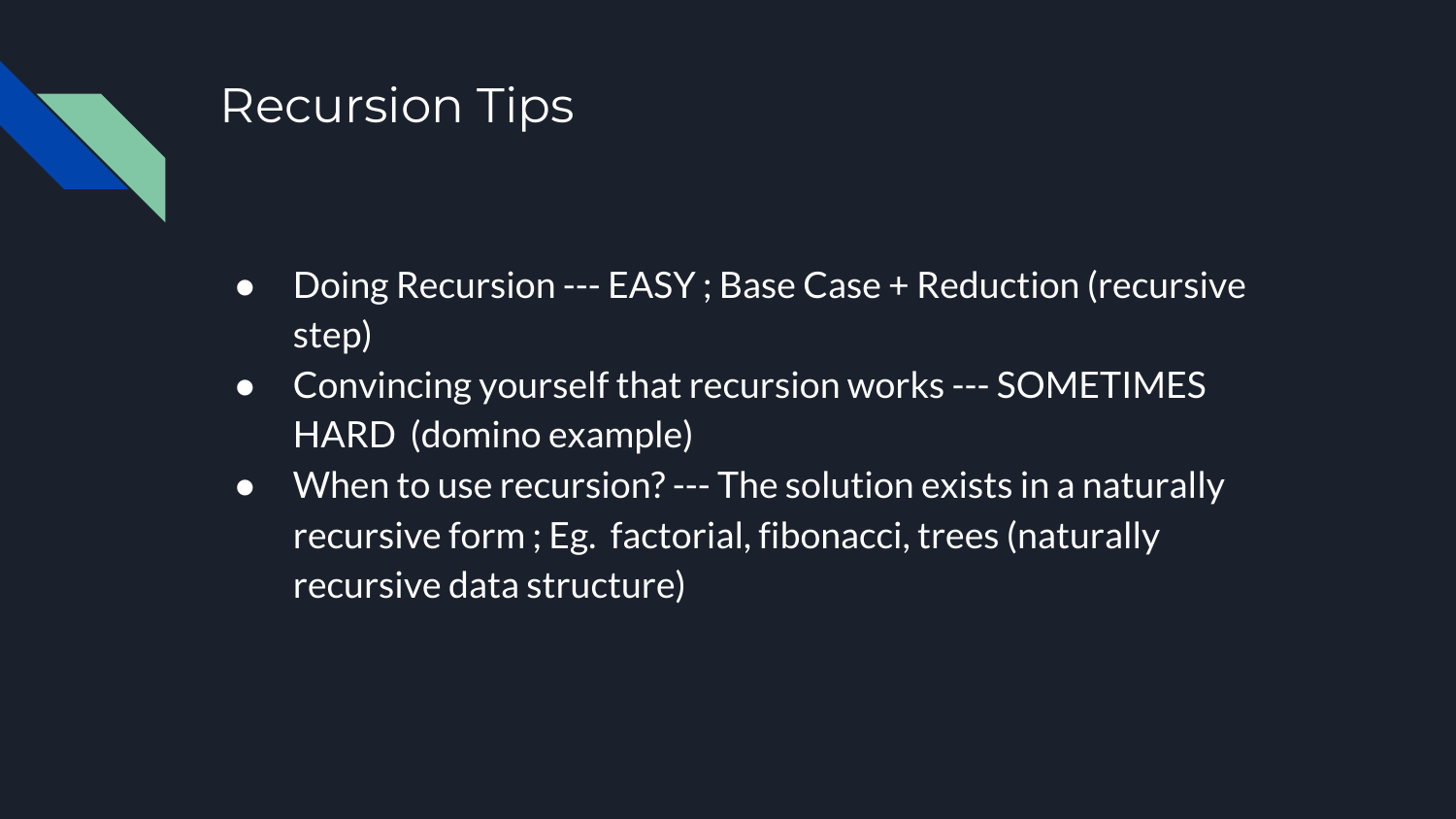## Backtracking Example (N Queens) and General Template



 $MP 9$  (Maze) and Lab 9 (Vectors) should give you a good feel on bactracking strategy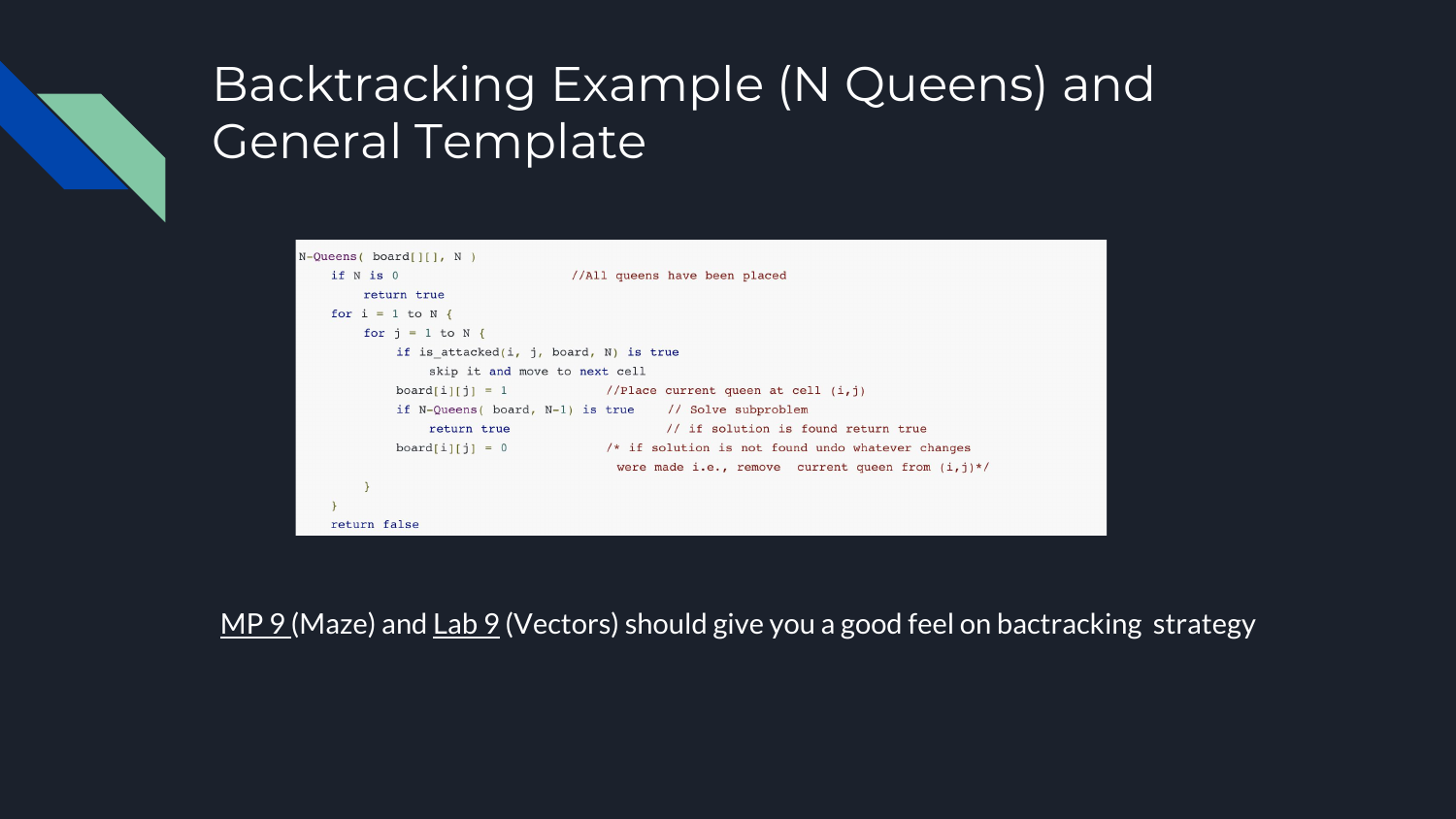

### Important Registers:

- R4 : Global Data Section
- R5 : Base of runtime stack
- R6: Top of runtime stack
- R7: Return Address

## Updating the Runtime Stack:

### Push:

STR RO, R6, #0 ; Push data in R0

## Pop:

ADD R6, R6,  $#-1$  ; Update pointer

ADD R6, R6, #-1 ; Update pointer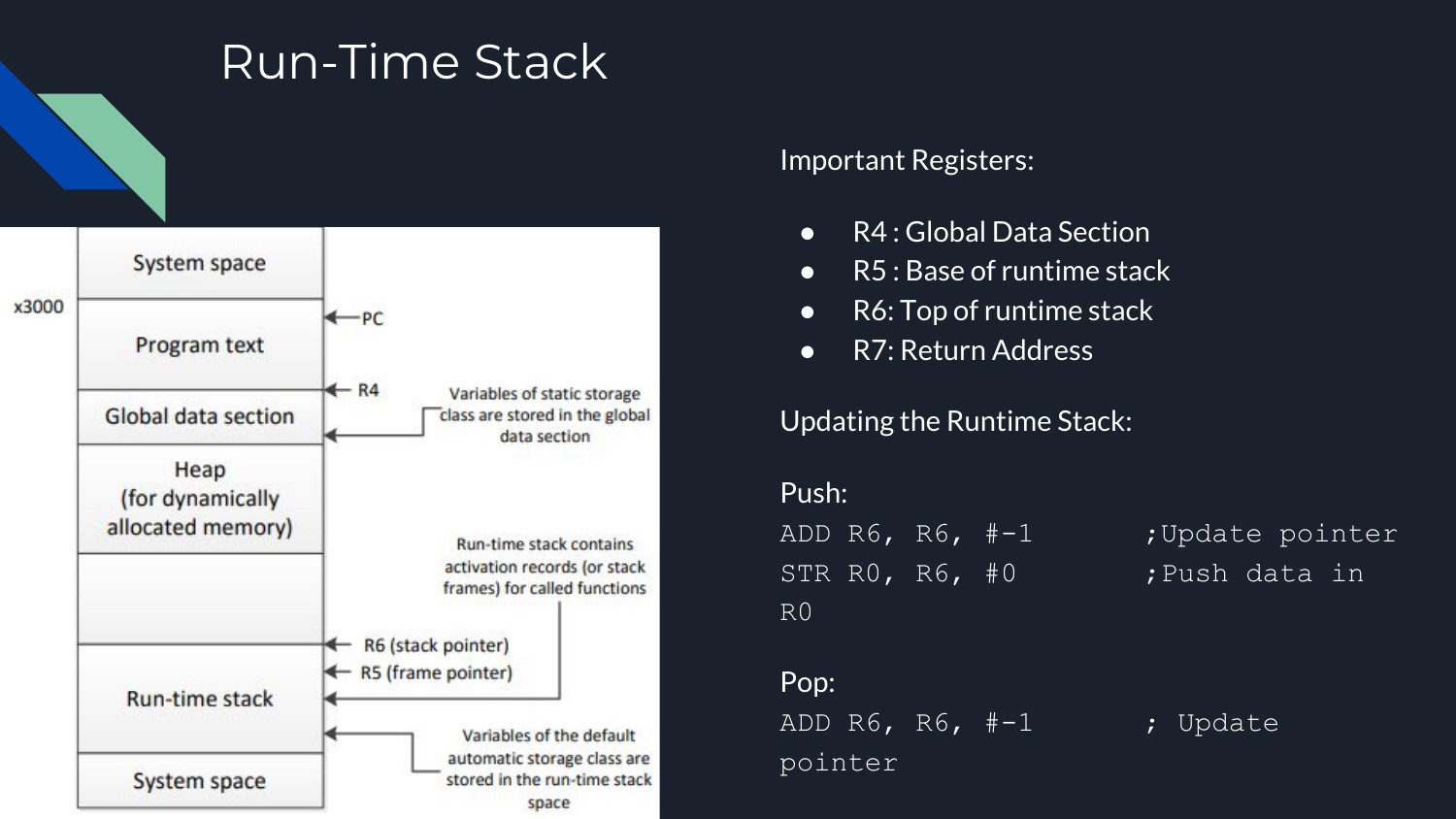# Run-Time Stack (Continued)

Bookkeeping info:

- Callee frame pointer
- Return address
- Return value

Things to Remember:

- Activation Record: how to create and tear-down
- The record is popped when exiting the function
- Update the stack frame
- Parameters pushed right to left
- Local variables pushed to stack